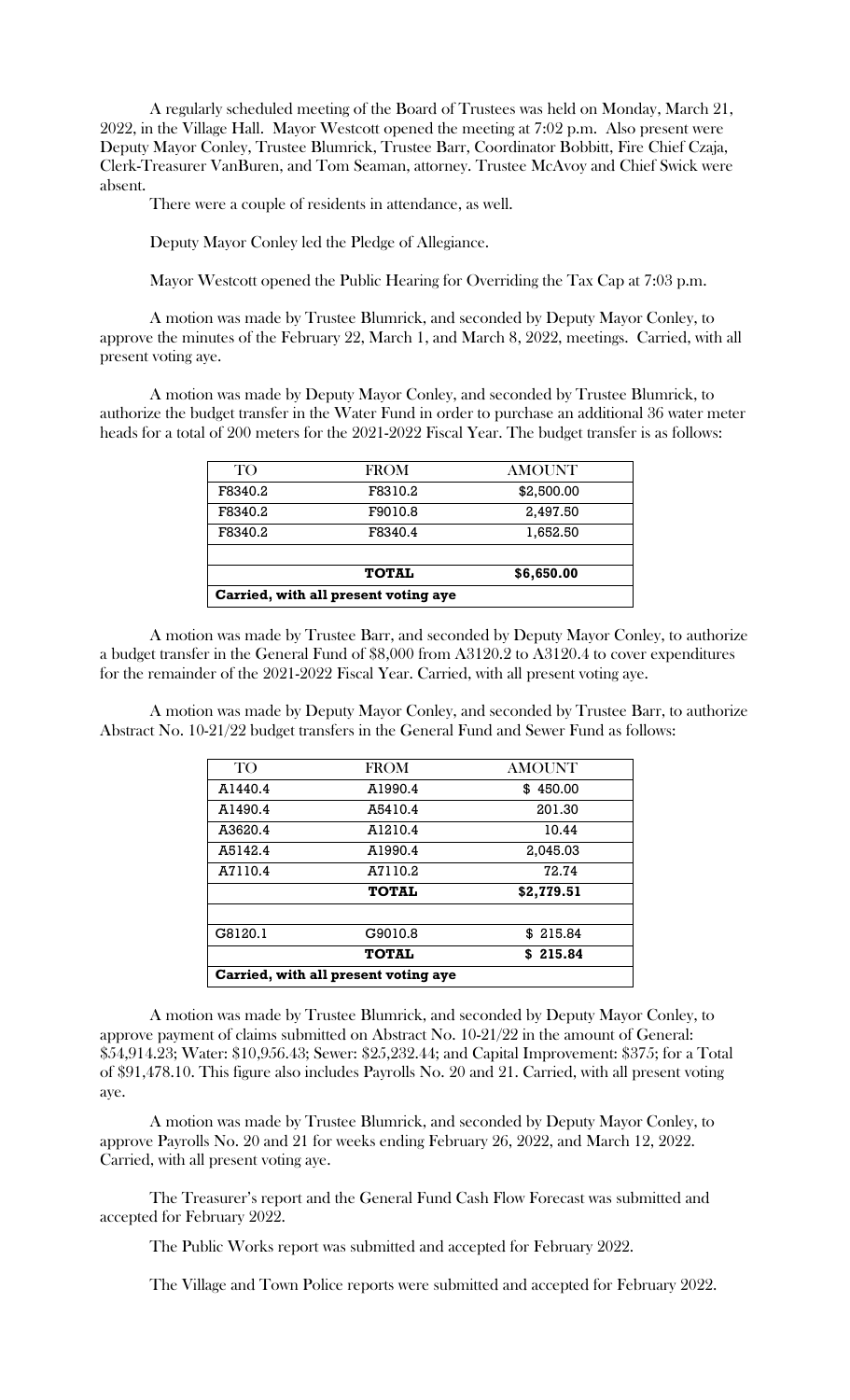The fire report was submitted and accepted for February 2022.

A motion was made by Trustee Blumrick, and seconded by Trustee Barr, to authorize Mayor Westcott to execute the 2022 FMC Access Agreement. Carried, with all present voting aye.

#### **Correspondence**

 The Village received a letter from the Arbor Day Foundation congratulating the Village of Middleport for earning recognition as a 2021 Tree City USA.

Niagara County Department of Economic Development is currently offering a Façade Program. This program is for businesses who would like to renovate the exteriors of their businesses along the counties Main Streets to apply for matching grants to help offset the cost to revitalize the downtown business district of communities.

Mayor Westcott closed the Public Hearing at 7:19 p.m.

Deputy Mayor Conley offered the following resolution and moved its adoption:

## **VILLAGE OF MIDDLEPORT**

A Local Law to Override the Tax Levy Limit Established in General Municipal Law § 3-c

### **SECTION 1. LEGISLATIVE INTENT**

It is the intent of this Local Law to allow the Village of Middleport to adopt a budget for the fiscal year commencing April 1, 2022 that requires a real property tax levy in excess of the "tax levy limit" as defined by General Municipal Law § 3-c.

## **SECTION 2. AUTHORITY**

This Local Law is adopted pursuant to subdivision 5 of General Municipal Law § 3-c, which expressly authorizes a local government's governing body to override the property tax cap for the coming fiscal year by the adoption of a local law approved by a vote of sixty percent (60%) of said governing body.

## **SECTION 3. TAX LEVY LIMIT OVERRIDE**

The Board of Trustees of the Village of Middleport is hereby authorized to adopt a budget for the fiscal year commencing April 1, 2022 that requires a real property tax levy in excess of the amount otherwise prescribed in General Municipal Law § 3-c.

### **SECTION 4. SEVERABILITY**

If a court determines that any clause, sentence, paragraph, subdivision, or part of this Local Law or the application thereof to any person, firm or corporation, or circumstance is invalid or unconstitutional, the court's order or judgment shall not affect, impair, or invalidate the remainder of this Local Law, but shall be confined in its operation to the clause, sentence, paragraph, subdivision or part of this Local Law or in its application to the person, individual, firm or corporation or circumstance, directly involved in the controversy in which such judgment or order shall be rendered.

# **SECTION 5. EFFECTIVE DATE**

This Local Law shall take effect immediately upon the filing with the Secretary of State.

The adoption of the foregoing resolution was seconded by Trustee Blumrick, and duly put to a vote on roll call.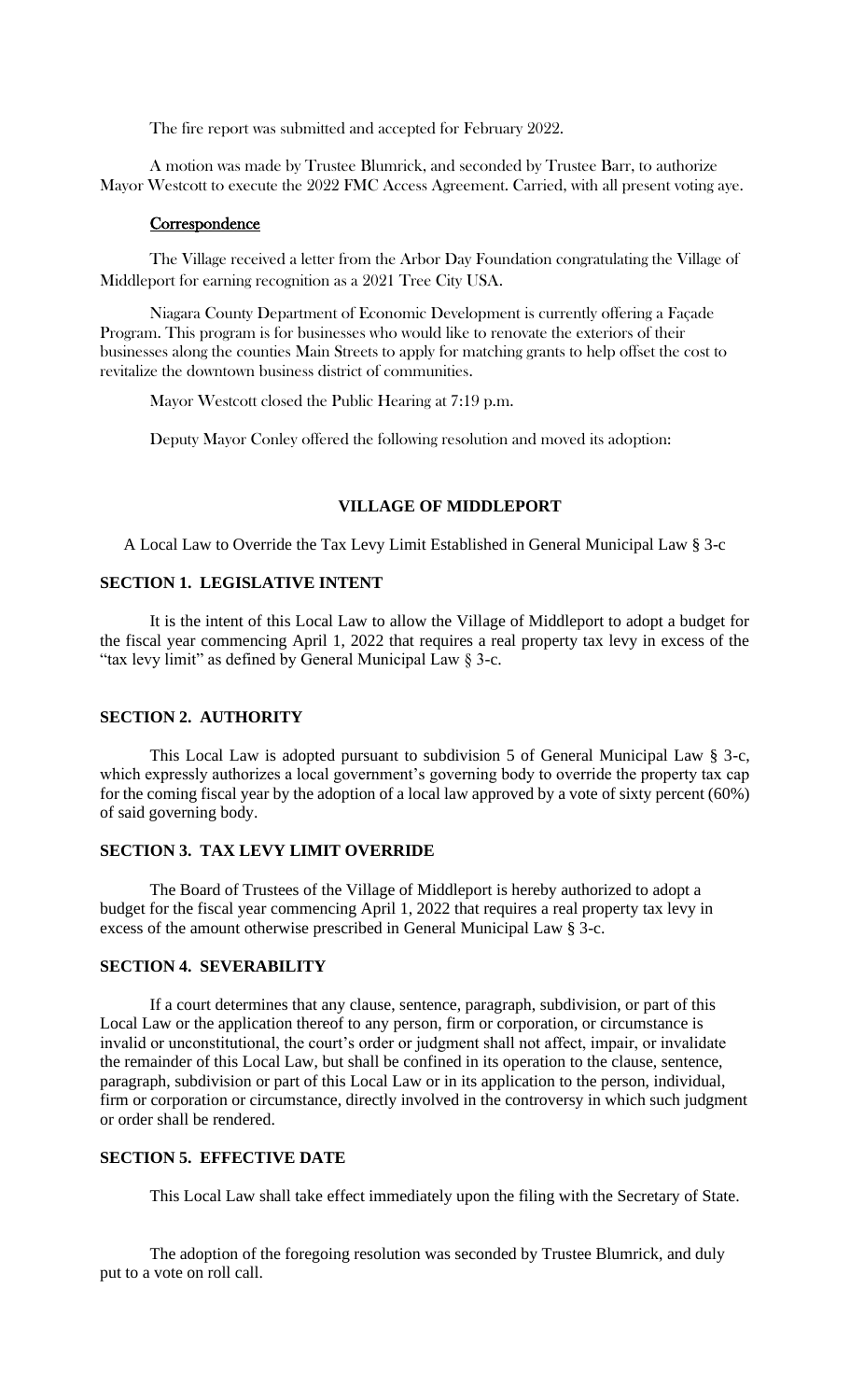| AYES:          | Richard J. Westcott |
|----------------|---------------------|
|                | Wayne B. Blumrick   |
|                | Dorothy J. Barr     |
|                | Thomas C. Conley    |
|                |                     |
| <b>NOES:</b>   | <b>NONE</b>         |
|                |                     |
| <b>ABSENT:</b> | Dennis J. McAvoy    |

The resolution was declared adopted.

A motion was made by Deputy Mayor Conley, and seconded by Trustee Barr, to approve the preliminary revenues as presented for the 2022-2023 Budget. Carried, with all present voting aye.

A motion was made by Trustee Blumrick, and seconded by Deputy Mayor Conley, to approve the preliminary expenditures as presented for the 2022-2023 Budget. Carried, with all present voting aye.

A motion was made by Trustee Barr, and seconded by Deputy Mayor Conley, to approve the preliminary tax levy for the 2022-2023 Budget year as \$672,022.88 with a full value tax rate of \$10.09 per thousand and an actual tax rate of \$12.45 per thousand. Carried, with all present voting aye.

#### Old Business

Discussed iSolved Benefit Services administering the Village employees HRA account.

The Board reviewed the proposal from Farmhouse Studio LLC for the Grapevine App.

A motion was made by Deputy Mayor Conley, and seconded by Trustee Blumrick, to authorize iSolved Benefit Services to manage the employee Health Reimbursement Arrangements (HRA) for the 2022-2023 Fiscal Year contingent upon attorney review of the agreement or contract. Carried, with all present voting aye.

A motion was made by Deputy Mayor Conley, and seconded by Trustee Barr, to accept Brian Belson's resignation with regret. His last day will be Saturday, March 26, 2022. Carried, with all present voting aye.

#### New Business

The Board reviewed proposals from Willdan/National Grid to convert the existing lighting in the Village Hall, DPW Garage, and WWTP. Attorney Seaman advised that per the Village's Procurement Policy two more estimates would be required.

The Annual Reorganization Meeting will be held on Monday, April 4, 2022, at 7:00 p.m.

A motion was made by Trustee Blumrick, and seconded by Deputy Mayor Conley, to set the Public Hearing for the 2022-2023 Budget at the Annual Reorganization Meeting. Carried, with all present voting aye.

A motion was made by Deputy Mayor Conley, and seconded by Trustee Blumrick, to enter into Executive Session for the purpose of consultation with the Village's Attorney. Carried, with all present voting aye.

Executive Session opened at 7:58 pm.

A motion was made by Deputy Mayor Conley, and seconded by Trustee Barr, to return to General Session. Carried, with all present voting aye.

General Session reconvened at 8:25 pm.

The next regularly scheduled meeting of the Board of Trustees will be held on Monday, April 18, 2022, at 7 pm.